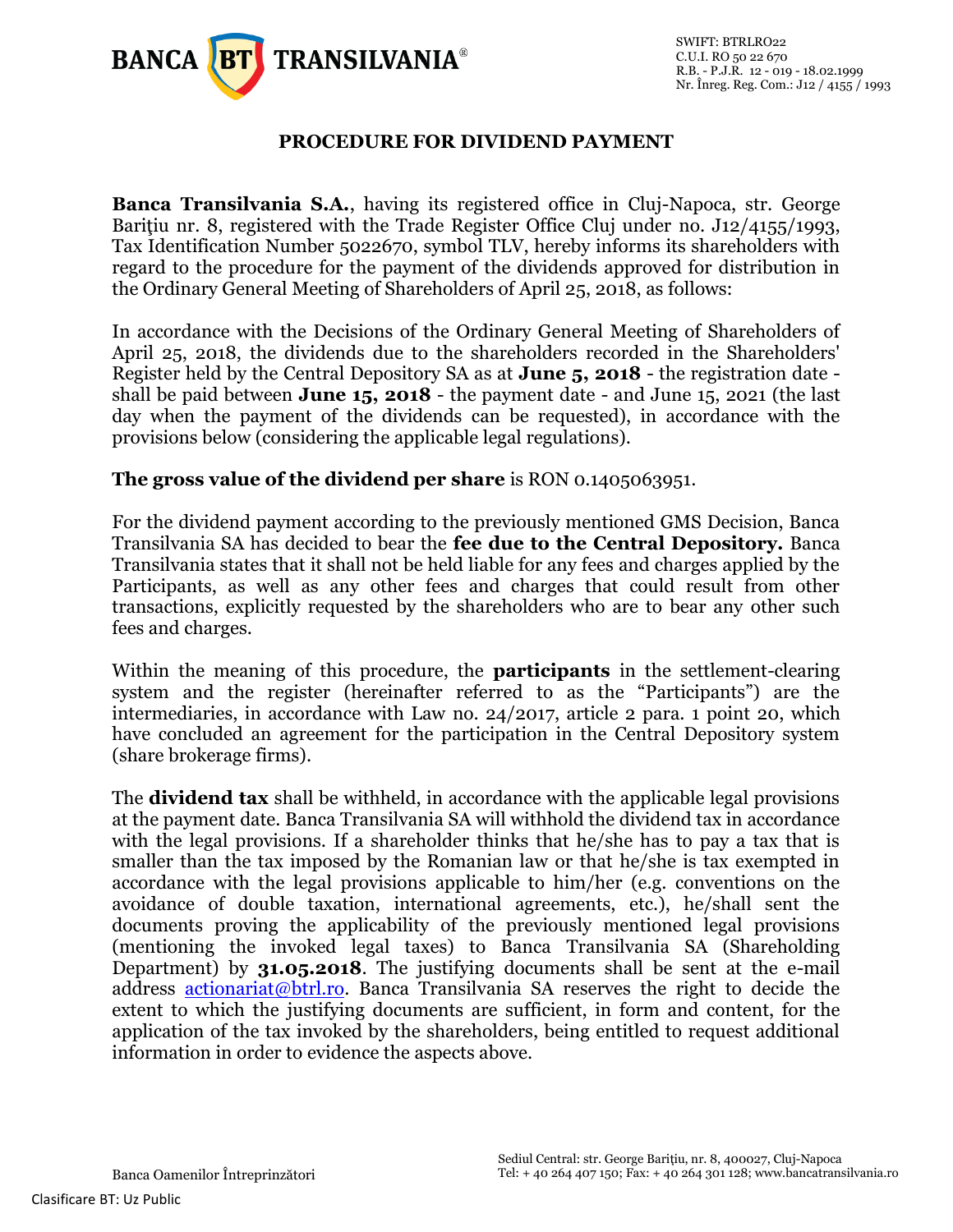

The transfers to the shareholder's accounts opened with BT and the withdrawal of the dividends from BT's counters shall not bear additional fees charged by the Bank.

The documents presented in a foreign language shall be accompanied by the notarized translation into Romanian, and if they are issued by a foreign authority they must be provided with an apostille or supra-legalization, as applicable.

Payments representing the dividends due to the shareholders shall be made in the following order in terms of payment method:

- 1. If the **shareholder is represented by a Participant (and/or holds shares recorded in Section 2)**, he/she will receive the dividends for the respective stake directly on the Participants' account.
- 2. **If the shareholder is not represented by a Participant or holds shares recorded in Section 1 and has a BT account**, the payment shall be made to the current account held by him/her as account holder; **if he/she does not have an account opened with BT**, the dividends shall be paid in cash, at Banca Transilvania's counters all over the country.

Payments representing the dividends due to the shareholders shall be made as follows:

#### **I. Payments to the shareholders represented by the Participants in the Central Depository system**

In accordance with the legal provisions, the shareholders who, at the previously mentioned registration date, hold BT shares (TLV symbol) on accounts opened with one or several Participants in the Central Depository's system, shall receive the dividends for the respective stake on the Participants' account (as per the stake level managed by each Participant), without the submission of any other additional documents, except for the ones for which the Participant has provided the Central Depository with a contract termination notice at least 2 working days before the payment.

**II. Bank transfer payments to the account of the shareholders not represented by the Participants in the Central Depository system, and/or to the account of the ones that hold shares recorded in Section 1.**

The dividends shall be paid by bank transfer to the shareholders (individuals or companies) that have an account with BT or open a current account with Banca Transilvania SA by **05.06.2018**. **The shareholders must not notify the credit institution on the opening of the current account.**

Any exceptions from the previously established rule shall be addressed to the BT's Shareholding Department, and shall be analyzed and solved on a case by case basis.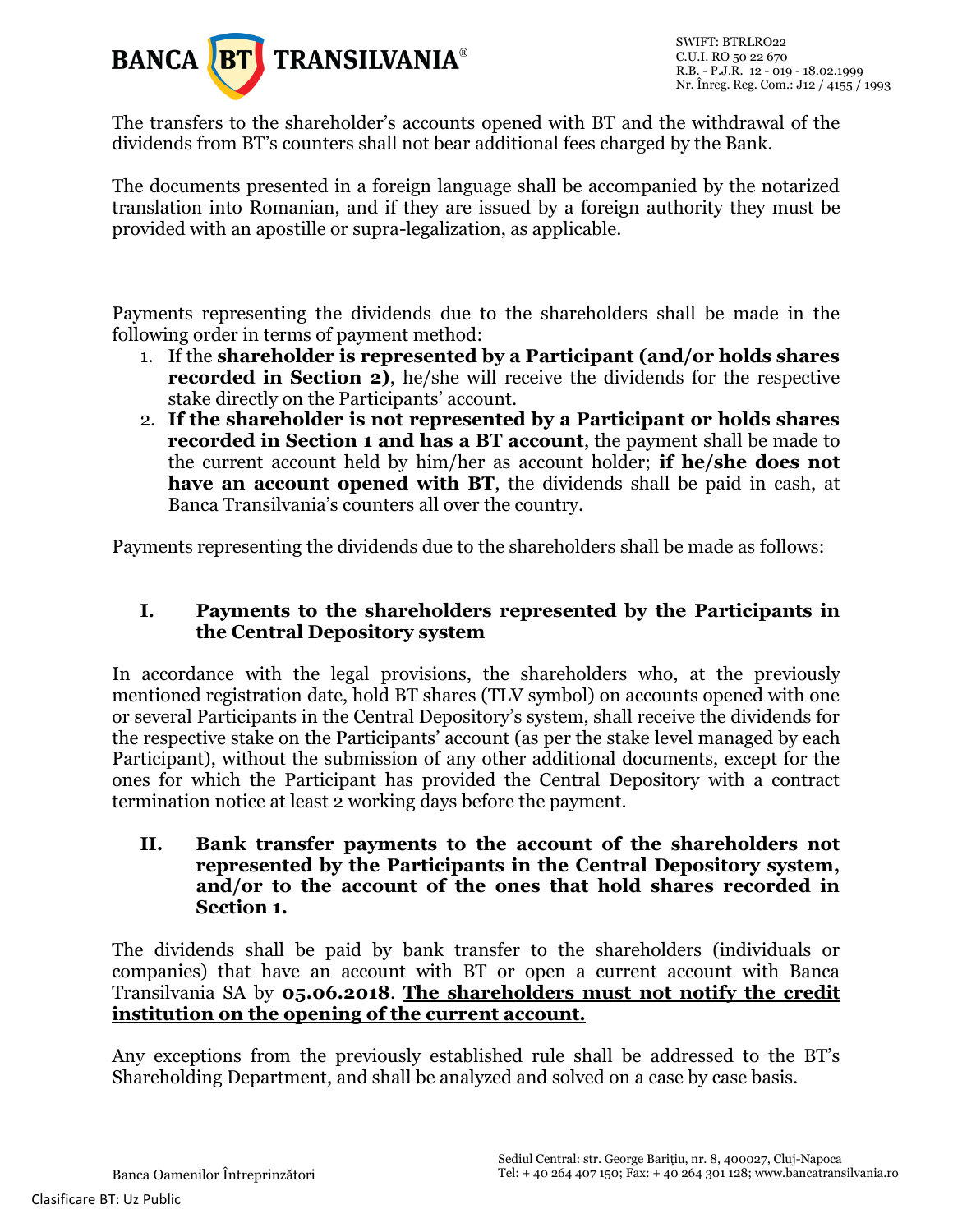

# **III. Cash payments at the counters of Banca Transilvania SA**

## *LEGAL ENTITIES*

For legal-entity shareholders that do not fall under Section I (i.e. are not represented by a Participant) or II (do not have an account opened with Banca Transilvania), the dividends shall be paid in cash, through Banca Transilvania's counters all over the country.

For the shareholders that are not represented by a Participant, companies that come at the bank's counters through their legal representative, the dividends shall be paid based on the legal entity's registration certificate with the tax identification number (C.U.I). The shareholders shall be identified based on their tax identification number. The capacity as legal representative of the legal-entity shareholders is demonstrated by means of an official document attesting the signatory's capacity as legal representative (proof issued by a competent authority, in original or notarized copy, not older than one month prior to the cash withdrawal date (the supporting document shall be retained), together with the ID document of the legal representative (ID card for Romanian citizens or passport / residence permit, as applicable, for foreign citizens). The legal representative shall submit a copy certified for conformity with the original for the following documents:

- the registration certificate of the legal-entity shareholder;
- ID document of the legal representative.

The authorized representatives (based on a valid letter of attorney) of the legal-entity shareholders shall demonstrate their capacity based on the ID document (ID card for Romanian citizens or passport / residence permit, as applicable, for foreign citizens, together with the special or general letter of attorney, duly signed by the legal representative of the legal entity (a certified copy of the letter of attorney shall be retained by the bank). The capacity as legal representative of the legal-entity shareholders is demonstrated by means of an official document attesting the signatory's capacity as legal representative (proof issued by a competent authority, in original or notarized copy, not older than one month prior to the cash withdrawal date -the supporting document shall be retained).

The conventional representative shall also submit a copy certified for conformity with the original for the following documents:

- the registration certificate of the legal-entity shareholder;
- ID document of the conventional representative.

The documents presented in a foreign language shall be accompanied by the notarized translation into Romanian, and if they are issued by a foreign authority they must be provided with an apostille or superlegalization, as applicable.

# *INDIVIDUALS*

For natural-person shareholders that do not fall under Section I (i.e. are not represented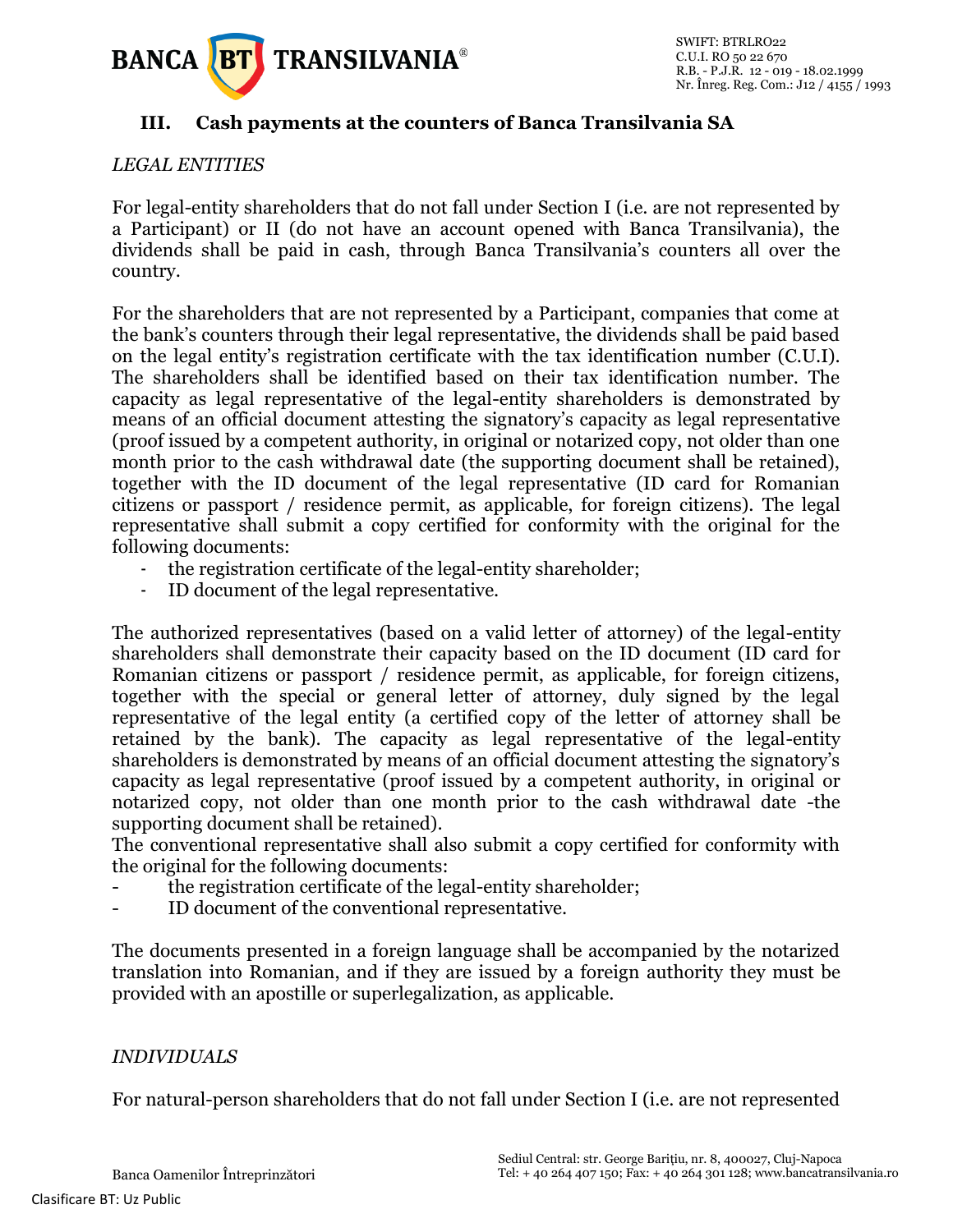

SWIFT: BTRLRO22 C.U.I. RO 50 22 670 R.B. - P.J.R. 12 - 019 - 18.02.1999 Nr. Înreg. Reg. Com.: J12 / 4155 / 1993

by a Participant) or II (do not have an account opened with Banca Transilvania), the dividends shall be paid in cash, through Banca Transilvania's counters all over the country. Their identification shall be made based on the national identification number (C.N.P.) or the passport number, based on the information provided through the valid identification document issued by a competent authority (ID card or passport).

For shareholders that are not represented by a Participant, natural persons that do not come in person to the Bank's counters but mandate another person in this respect, the dividends shall be paid to the respective mandated person, based on the following documents: a valid and notarized special letter of attorney stating the entitlement to collect the dividends, issued in the year in which the payment is made + 1 copy certified for conformity with the original (the copy shall be retained) and the ID document of the mandated person + 1 copy certified for conformity with the original (the copy shall be retained).

The documents presented in a foreign language shall be accompanied by the notarized translation into Romanian, and if they are issued by a foreign authority they must be provided with an apostille or superlegalization, as applicable.

For the shareholders that are not represented by a Participant, resident individuals who come at the bank's counters in person, the dividends shall be paid based on the ID document with the national identification number (C.N.P.). The shareholders who are not represented by a Participant shall be identified based on their national identification number.

For the shareholders that are not represented by a Participant, non-resident individuals who come at the bank's counters in person, the dividends shall be paid based on the passport, the serial number of which must correspond to the one in the Shareholders' Register held by the Central Depository.

For shareholders that are not represented by a Participant, natural persons below 14 years of age, the dividends shall be paid to their lawful representatives, i.e. - the minor's guardian/parent, based on the following documents: the birth certificate of the shareholders not represented by the Participant, having the national identification number written on it  $+1$  copy certified for conformity with the original (the copy shall be retained), the legal document establishing the guardianship of the minor, if the guardian is not one of the parents + 1 copy certified for conformity with the original (the copy shall be retained) and the guardian's/parent's ID document + 1 copy certified for conformity with the original (the copy shall be retained).

For shareholders that are not represented by a Participant, under trusteeship, the dividends shall be paid through the trustee of the respective person, based on the following documents: the ID document of the shareholders not represented by a Participant having the national identification number written on it + 1 copy certified for conformity with the original (the copy shall be retained), the legal document establishing the trusteeship + 1 copy certified for conformity with the original (the copy shall be retained) and the trustee's ID document + 1 copy certified for conformity with